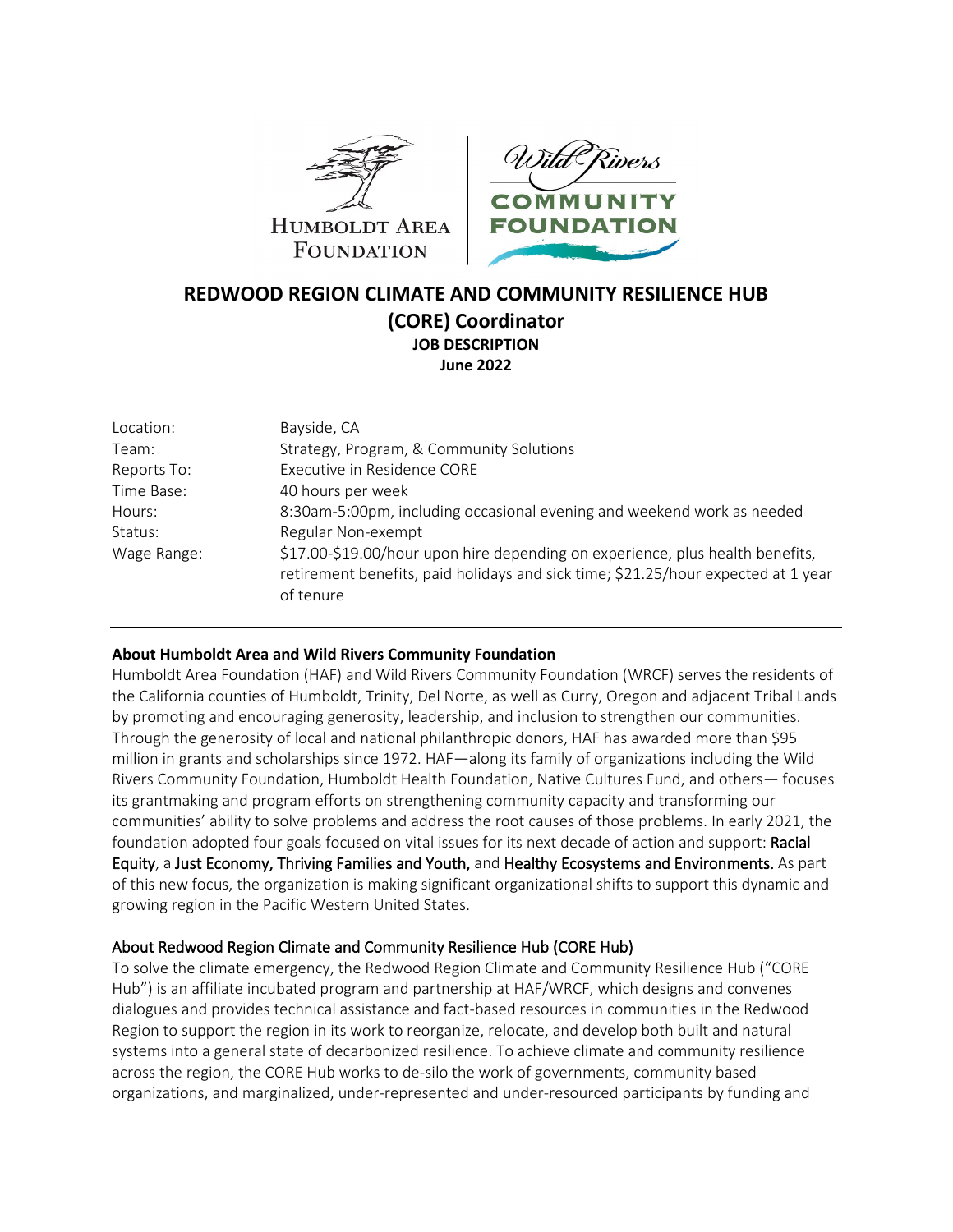resourcing convenings for education and decision-making with a strong, trusted, replicable process. The CORE Hub has an overarching goal: the Redwood Region can become the first proven carbonsequestering rural region in the United States. To do this the CORE Hub is developing a replicable recipe for carbon accounting, and supporting individual project exploration within the region (such as offshore wind energy development). The CORE Hub centers equity and justice, ensuring the benefits and tangible outcomes of its work accrue to historically and currently marginalized communities first and to the greatest extent.

## Job Description

The Redwood Region Climate and Community Resilience Hub (CORE) Coordinator is responsible for prioritizing dynamic workloads, providing excellent customer service, proposing solutions, communicating effectively, and working collaboratively across the organization. The ideal candidate will carry out job duties with an emphasis on attention to detail, cultural humility, respect for sensitive information and confidentiality, and have an ability to complete tasks with minimal oversight and a high level of independence. The foundation provides a toolkit of resources which include: Grant Funding, Loans, Scholarships, Leveraging outside funds, Programs, Convening & Networking, Capacity Building, Leadership Training, Advocacy, Research, Policy and Systems Transformation and Public/Private partnerships.

This position is a full participant in working with the CORE Team to fulfill HAF's mission to "promote and encourage generosity, leadership, and inclusion to strengthen our communities," and to practice organizational values of community, empathy, and equity.

## Essential Functions

- Work closely with and across the CORE team to coordinate meetings, including scheduling and logistics, preparing materials and resources, setting up appropriate technology, and providing follow up with documentation of activities, notes, and agreements. Follow through on deadlines and deliverables.
- Coordinate calendars of project staff and schedules of several regularly scheduled project meetings. Support the strategy and engagement planning and coordinate internal and external meetings.
- Work closely with the others within the organization to organize and capture strategy materials.
- Coordinate with Marketing Team to identify, develop and implement website updates; independently maintaining technical and media guides.
- Outreach for community events in coordination with the Marketing and Philanthropic Advancement Teams: manage the contacts database, coordinate mailing lists and distribute invitations through multiple communication channels including social media and email campaigns.
- Design and implement professional, effective, and informative public displays, event venues, and meeting spaces.
- Maintain community relationships, professionally representing HAF + WRCF in public settings, articulating organization/team role and goals.
- Conduct background research and analysis on key trends and developments relevant to strategy areas of the foundation as well as field specific research related to climate resilience, prepare briefing and advance materials to support the CORE's range of activities and engagements, both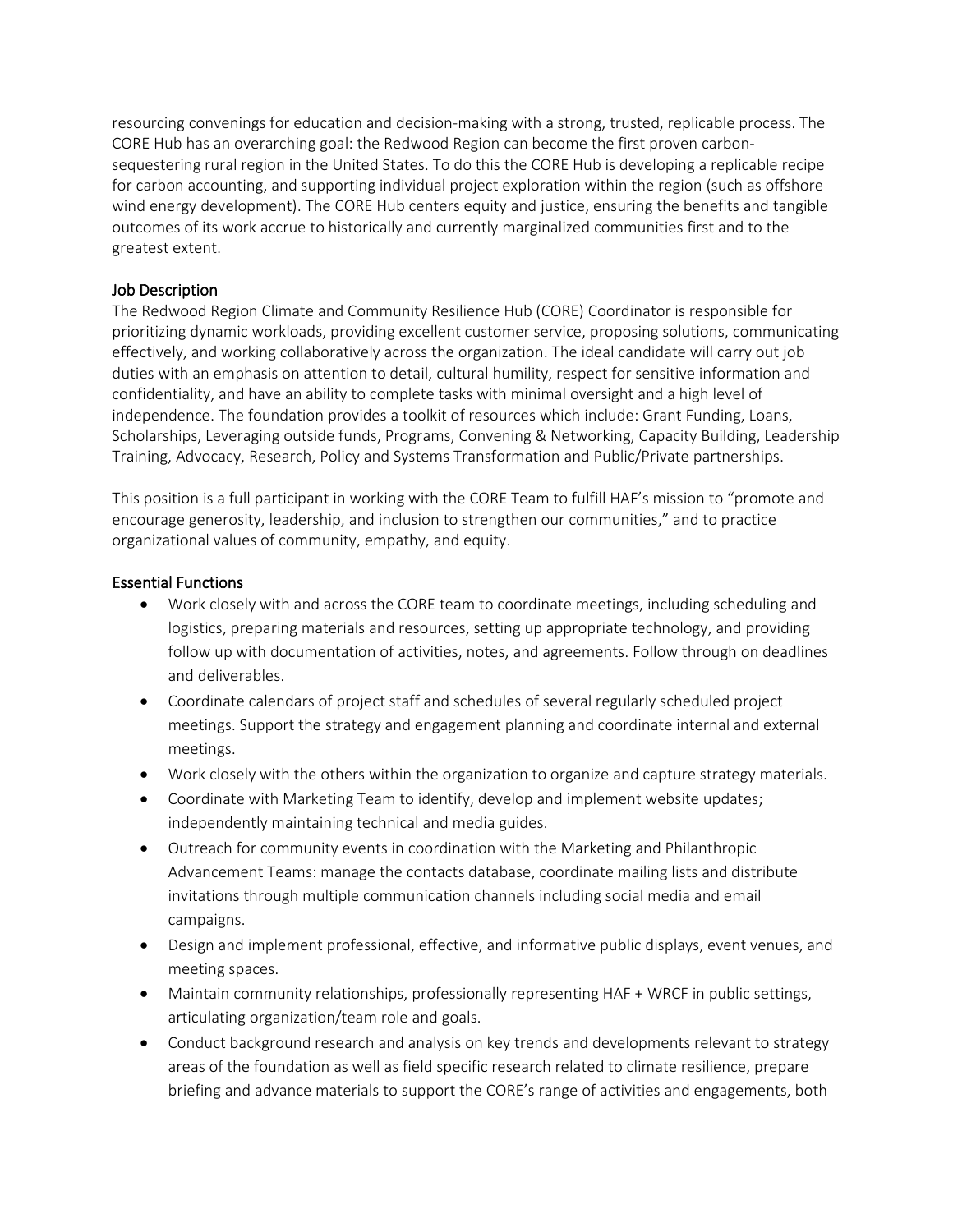internally and externally. Projects and assignments will vary, and the capacity to be proactive, diligent and thorough will be essential.

- Assist in brainstorming, design, and execution of new projects that range across the portfolio of CORE activities.
- Support Program Managers on engagement, tracking, and follow-up using constituent databases (CRM, FIMS, etc.) for effective Grantmaking and partnerships.
- Collaborate with Executive Assistants and Coordinators across departments to support the continued integration of the Foundation's resources and tools in service of the mission and strategic goals.
- Efficiently manage new or unplanned activities with agility and flexibility as they arise.
- Maintain confidentiality and practice diplomacy in a variety of situations.
- Arrange interpretative/translation services, accessibility equipment, and child care services as needed
- Participate in all staff meetings, activities and trainings
- Other duties as assigned.

# Minimum Qualifications

• Three years of experience working in an administrative capacity in an office environment that has provided the individual with the knowledge, abilities, and skills listed below:

## *Knowledge, Skills, and Abilities*

- o Experience using equipment such as computers, phones, printers, etc.
- o Proficiency with the Microsoft Office suite (Word, Excel, Outlook, Power Point, etc.)
- o Performs work with a high level of accuracy and an eye for detail; is able to identify and correct mistakes in own work
- o Proven experience providing outstanding customer service
- o Performs data entry quickly and with a high level of accuracy
- o Ability to communicate effectively with a diverse population, is able to establish and maintain working relationships with individuals from diverse backgrounds, and has demonstrated sensitivity to cross-cultural perspectives and experiences
- o Ability to work independently as well as part of a team
- o Takes initiative in problem solving
- o Ability to prioritize and organize workloads in order to meet project deadlines
- o Ability to anticipate, identify, and address others' needs in a dynamic work environment
- o Excellent written and verbal communication skills
- o Handles interactions with creativity and diplomacy
- o Maintains confidentiality and protects sensitive information in accordance with organizational standards
- o Demonstrated ability to receive and incorporate feedback and direction effectively
- o Willingness to follow existing policies and procedures and ability to learn, adapt to, and track new systems and procedures
- o Ability to work the hours required for this position
- o Possess a valid California or Oregon driver's license and ability to be insured under HAF's insurance